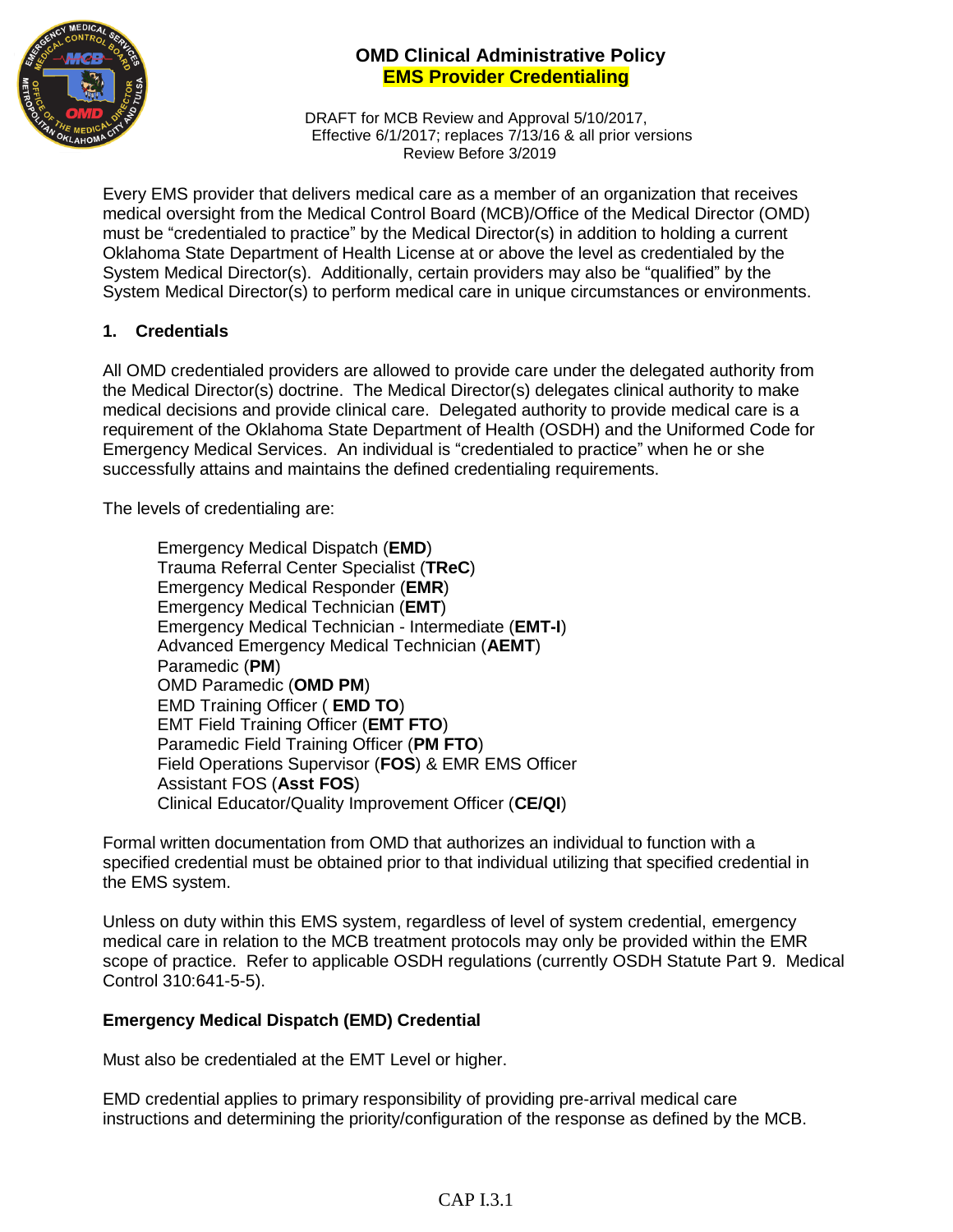

DRAFT for MCB Review and Approval 5/10/2017, Effective 6/1/2017; replaces 7/13/16 & all prior versions Review Before 3/2019

#### EMD Initial Credentialing Requirements:

- 1. Current National Academy of Emergency Dispatch (NAED) EMD certification
- 2. Current unrestricted EMT (or higher) license by OSDH
- 3. Employee in good standing of EMSA's contractor
- 4. Letter of endorsement to OMD for EMD credential from Communications manager
- 5. Current certification through an MCB/OMD approved CPR program
- 6. Successful completion of all MCB/OMD education modules specified for EMD
- 7. Successful completion of all MCB/OMD EMD credentialing process steps
- 8. Successful completion of all MCB/OMD EMT credentialing process steps (EMT minimum, higher if applicable and desired to maintain at highest level attained)

#### EMD Recredentialing Requirements (required no less frequent than every 2 years):

- 1. Current NAED EMD certification
- 2. Current unrestricted EMT (or higher) license by OSDH
- 3. Employee in good standing of EMSA's contractor
- 4. Letter of endorsement to OMD for EMD recredential from Communications manager
- 5. Current certification through an MCB/OMD approved CPR program
- 6. Successful completion of all MCB/OMD education modules specified for EMD
- 7. Successful completion of all MCB/OMD EMD recredentialing process steps
- 8. Successful completion of all MCB/OMD EMT recredentialing process steps (EMT minimum, higher if applicable and desired to maintain at highest level attained)

## **Trauma Referral Center Specialist (TReC) Credential**

TReC credential applies to primary responsibility of providing assistance with interfacility trauma transfers and/or EMS trauma transports into Oklahoma State Department of Health Region 7 (metro Tulsa) and/or Region 8 (metro OKC) using trauma priority designation resources and hospital capability designation resources developed for TReC use.

Must also be credentialed at the EMT Level or higher

#### TReC Initial Credentialing Requirements:

- 1. Current unrestricted EMT (or higher) license by OSDH
- 2. Employee in good standing of EMSA's contractor
- 3. Letter of endorsement to OMD for TReC credential from TReC manager
- 4. Current certification through an MCB/OMD approved CPR program

#### TReC Initial Credentialing Requirements (cont):

- 5. Successful completion of all MCB/OMD education modules specified for TReC
- 6. Successful completion of all MCB/OMD TReC credentialing process steps
- 7. Successful completion of all current MCB/OMD credentialing process steps for EMS level of certification (EMT minimum, higher if applicable and desired to maintain at highest level attained)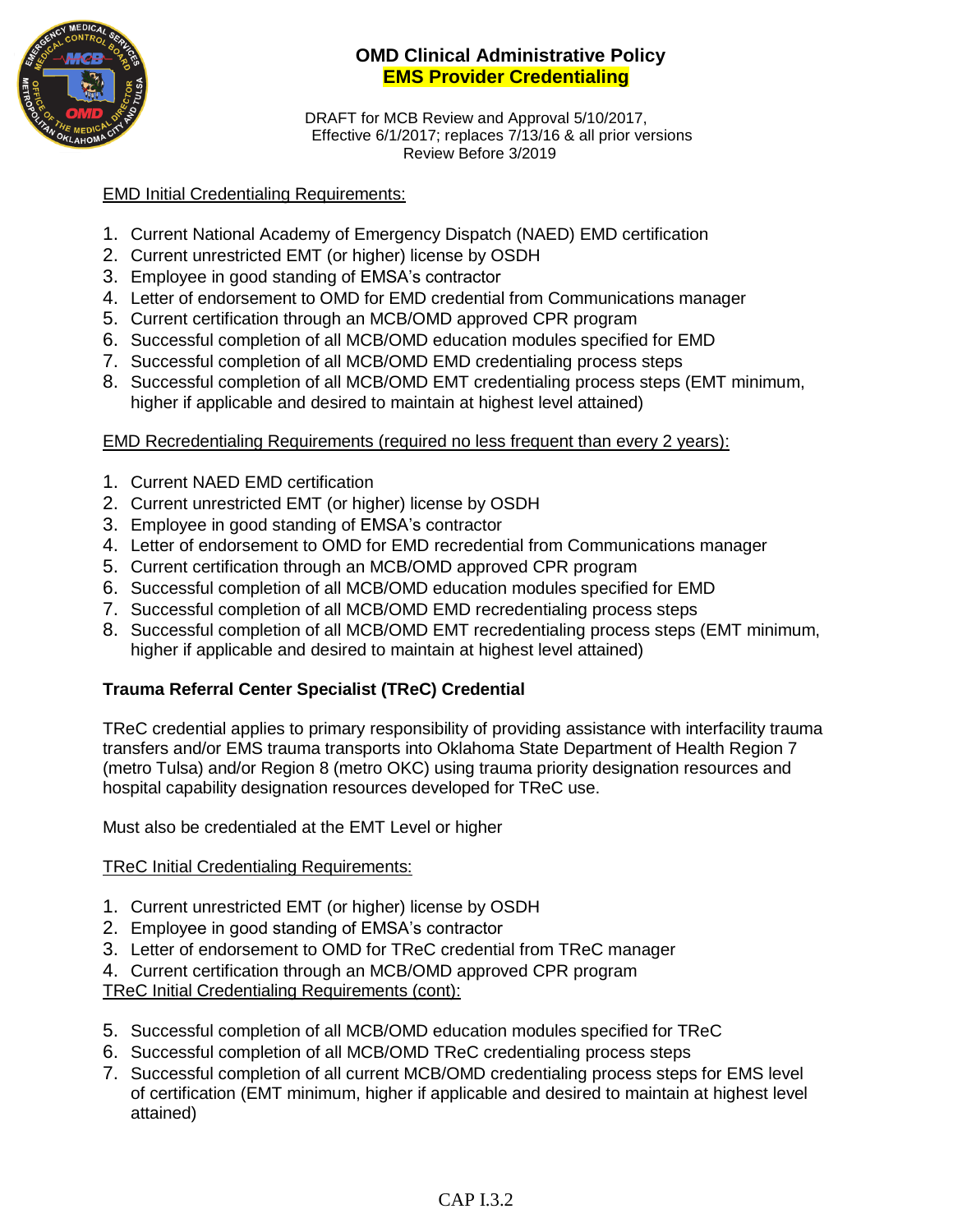

DRAFT for MCB Review and Approval 5/10/2017, Effective 6/1/2017; replaces 7/13/16 & all prior versions Review Before 3/2019

#### TReC Recredentialing Requirements (required no less frequent than every 2 years):

- 1. Current unrestricted EMT (or higher) license by OSDH
- 2. Employee in good standing of EMSA's contractor
- 3. Letter of endorsement to OMD for TReC recredential from TReC manager
- 4. Current certification through an MCB/OMD approved CPR program
- 5. Successful completion of all MCB/OMD education modules specified for TReC
- 6. Successful completion of all MCB/OMD TReC recredentialing process steps
- 7. Successful completion of all MCB/OMD recredentialing process steps for EMS level of certification (EMT minimum, higher if applicable and desired to maintain at highest level)

# **Emergency Medical Responder (EMR) Credential**

EMR credential applies to primary responsibility of providing medical treatment within the EMR scope of practice as designated within the MCB Treatment Protocols.

## EMR Initial Credentialing Requirements:

- 1. Current unrestricted EMR or equivalent (or higher) license by OSDH
- 2. Employee (or volunteer if applicable organization) in good standing with an organization receiving medical oversight from MCB/OMD
- 3. Letter of endorsement to OMD for EMR credential from applicable organization supervisor
- 4. Current certification through an MCB/OMD approved CPR program
- 5. Successful completion of all MCB/OMD education modules specified for EMR
- 6. Successful completion of all MCB/OMD EMR credentialing process steps
- 7. Successful completion of all MCB/OMD defined EMR skill competency verifications

EMR Recredentialing Requirements (required no less frequent than every 2 years):

- 1. Current unrestricted EMR or equivalent (or higher) license by OSDH
- 2. Employee (or volunteer if applicable organization) in good standing with an organization receiving medical oversight from MCB/OMD
- 3. Letter of endorsement to OMD for EMR recredential from applicable organization supervisor
- 4. Current certification through an MCB/OMD approved CPR program
- 5. Successful completion of all MCB/OMD education modules specified for EMR
- 6. Successful completion of all MCB/OMD EMR recredentialing process steps
- 7. Successful completion of all MCB/OMD defined EMR skill competency verifications

# **Emergency Medical Technician (EMT) Credential**

EMT credential applies to primary responsibility of providing medical treatment within the EMT scope of practice, which includes all EMR scope of practice care, as designated within the MCB Treatment Protocols.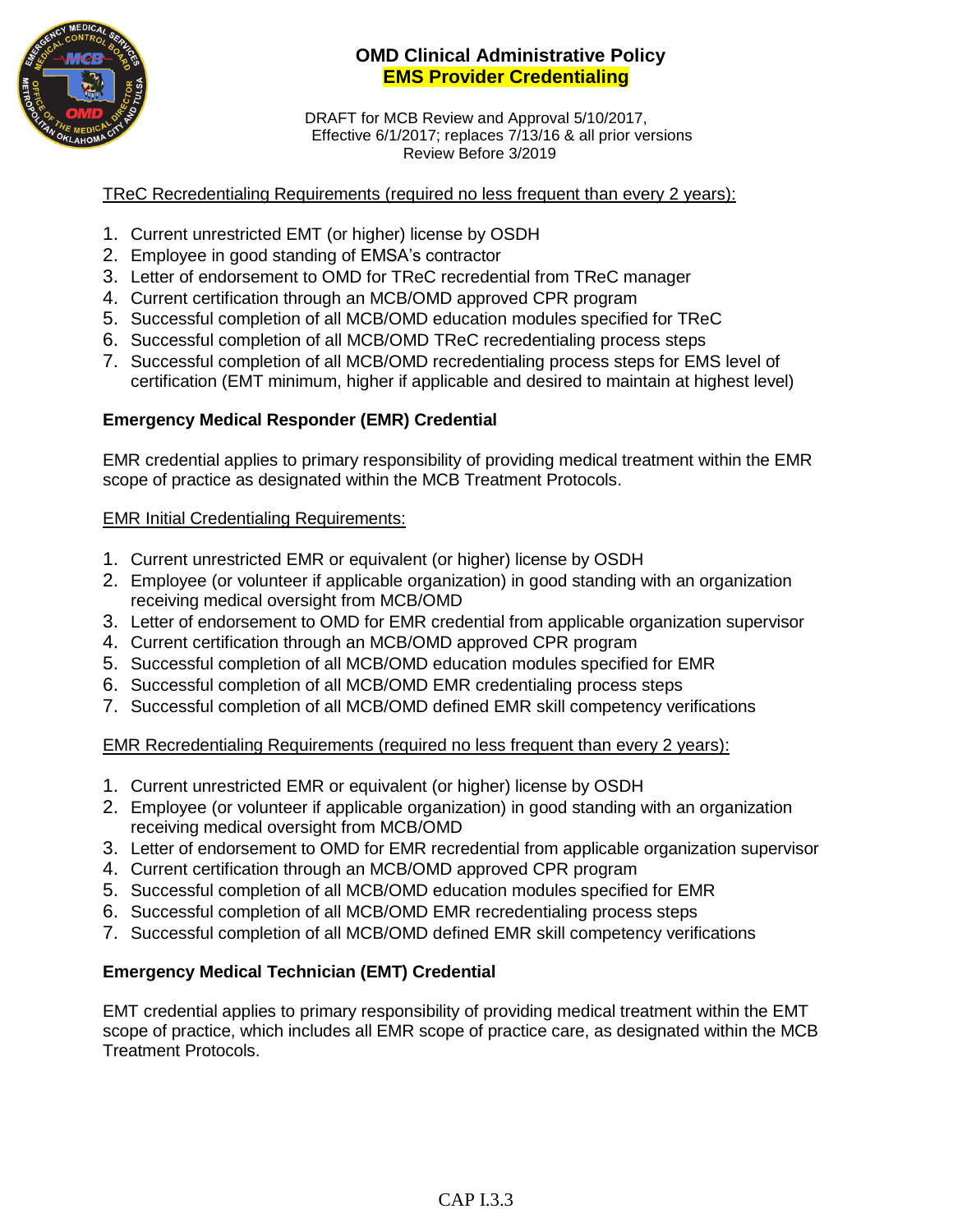

DRAFT for MCB Review and Approval 5/10/2017, Effective 6/1/2017; replaces 7/13/16 & all prior versions Review Before 3/2019

#### EMT Initial Credentialing Requirements:

- 1. Current unrestricted EMT (or higher) license by OSDH
- 2. Employee (or volunteer if applicable organization) in good standing with an organization receiving medical oversight from MCB/OMD
- 3. Letter of endorsement to OMD for EMT credential from applicable organization supervisor
- 4. Current certification through an MCB/OMD approved CPR program
- 5. Successful completion of all MCB/OMD education modules specified for EMT
- 6. Successful completion of all MCB/OMD EMT credentialing process steps
- 7. Successful completion of all MCB/OMD defined EMT skill competency verifications

#### EMT Recredentialing Requirements (required no less frequent than every 2 years):

- 1. Current unrestricted EMT (or higher) license by OSDH
- 2. Employee (or volunteer if applicable organization) in good standing with an organization receiving medical oversight from MCB/OMD
- 3. Letter of endorsement to OMD for EMT recredential from applicable organization supervisor
- 4. Current certification through an MCB/OMD approved CPR program
- 5. Successful completion of all MCB/OMD education modules specified for EMT
- 6. Successful completion of all MCB/OMD EMT recredentialing process steps
- 7. Successful completion of all MCB/OMD defined EMT skill competency verifications

## **Emergency Medical Technician – Intermediate (EMT-I) Credential**

EMT-I credential applies to primary responsibility of providing medical treatment within the EMT-I scope of practice, which includes all EMR and EMT scope of practice care, as designated within the MCB Treatment Protocols.

#### EMT-I Initial Credentialing Requirements:

- 1. Current unrestricted EMT-I (or higher) license by OSDH
- 2. Employee (or volunteer if applicable organization) in good standing with an organization receiving medical oversight from MCB/OMD
- 3. Letter of endorsement to OMD for EMT-I credential from applicable organization supervisor
- 4. Current certification through an MCB/OMD approved CPR program
- 5. Successful completion of all MCB/OMD education modules specified for EMT-I
- 6. Successful completion of all MCB/OMD EMT-I credentialing process steps which includes but is not limited to:
	- a. EMT-I written protocol proficiency exam score of 80% or higher
	- b. Passing OMD Cardiac Arrest (Plan A) Practicum at EMT-I level
	- c. Passing OMD Trauma Management Practicum at EMT-I level
	- d. Graduating OMD Academy
- 7. Successful completion of all MCB/OMD defined EMT-I skill competency verifications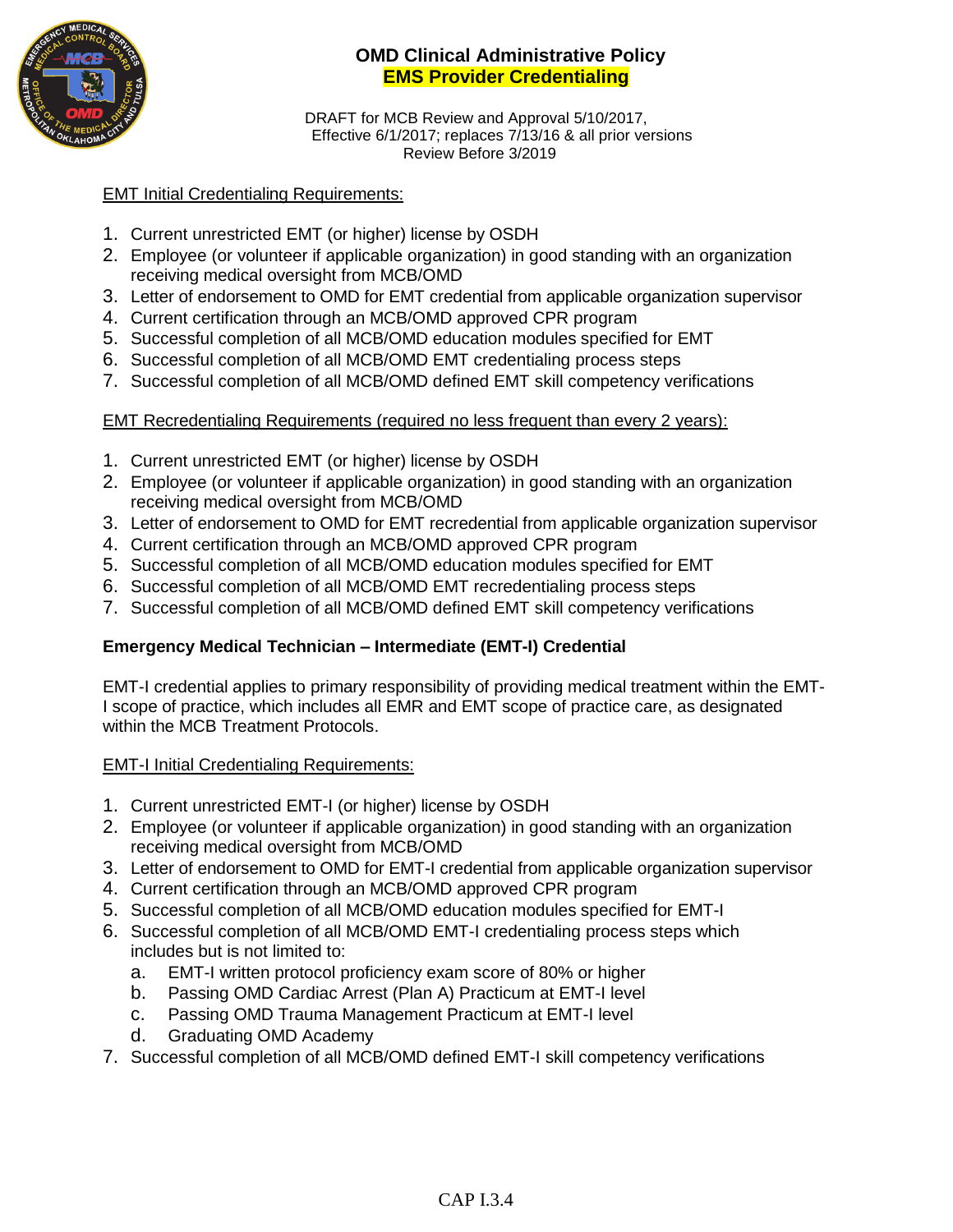

DRAFT for MCB Review and Approval 5/10/2017, Effective 6/1/2017; replaces 7/13/16 & all prior versions Review Before 3/2019

#### EMT-I Recredentialing Requirements (required no less frequent than every 2 years):

- 1. Current unrestricted EMT-I (or higher) license by OSDH
- 2. Employee (or volunteer if applicable organization) in good standing with an organization receiving medical oversight from MCB/OMD
- 3. Letter of endorsement to OMD for EMT-I recredential from applicable organization supervisor
- 4. Current certification through an MCB/OMD approved CPR program
- 5. Successful completion of all MCB/OMD education modules specified for EMT-I
- 6. Successful completion of all MCB/OMD EMT-I recredentialing process steps
- 7. Successful completion of all MCB/OMD defined EMT-I skill competency verifications

# **Advanced Emergency Medical Technician (AEMT) Credential**

AEMT credential applies to primary responsibility of providing medical treatment within the AEMT scope of practice, which includes all EMR, EMT, and EMT-I scope of practice care, as designated within the MCB Treatment Protocols.

## **AEMT Initial Credentialing Requirements:**

- 1. Current unrestricted AEMT (or higher) license by OSDH
- 2. Employee (or volunteer if applicable organization) in good standing with an organization receiving medical oversight from MCB/OMD
- 3. Letter of endorsement to OMD for AEMT credential from applicable organization supervisor
- 4. Current certification through an MCB/OMD approved CPR program
- 5. Successful completion of all MCB/OMD education modules specified for AEMT
- 6. Successful completion of all MCB/OMD AEMT credentialing process steps, which includes but is not limited to:
	- a. AEMT written protocol proficiency exam score of 80% or higher
	- b. Passing OMD Cardiac Arrest (Plan A) Practicum at AEMT level
	- c. Passing OMD Trauma Management Practicum at AEMT level
	- d. Graduating OMD Academy
- 7. Successful completion of all MCB/OMD defined AEMT skill competency verifications

## AEMT Recredentialing Requirements (required no less frequent than every 2 years):

- 1. Current unrestricted AEMT (or higher) license by OSDH
- 2. Employee (or volunteer if applicable organization) in good standing with an organization receiving medical oversight from MCB/OMD
- 3. Letter of endorsement to OMD for AEMT recredential from applicable organization supervisor
- 4. Current certification through an MCB/OMD approved CPR program
- 5. Successful completion of all MCB/OMD education modules specified for AEMT
- 6. Successful completion of all MCB/OMD AEMT recredentialing process steps a. AEMT written protocol proficiency exam score of 80% or higher
- 7. Successful completion of all MCB/OMD defined AEMT skill competency verifications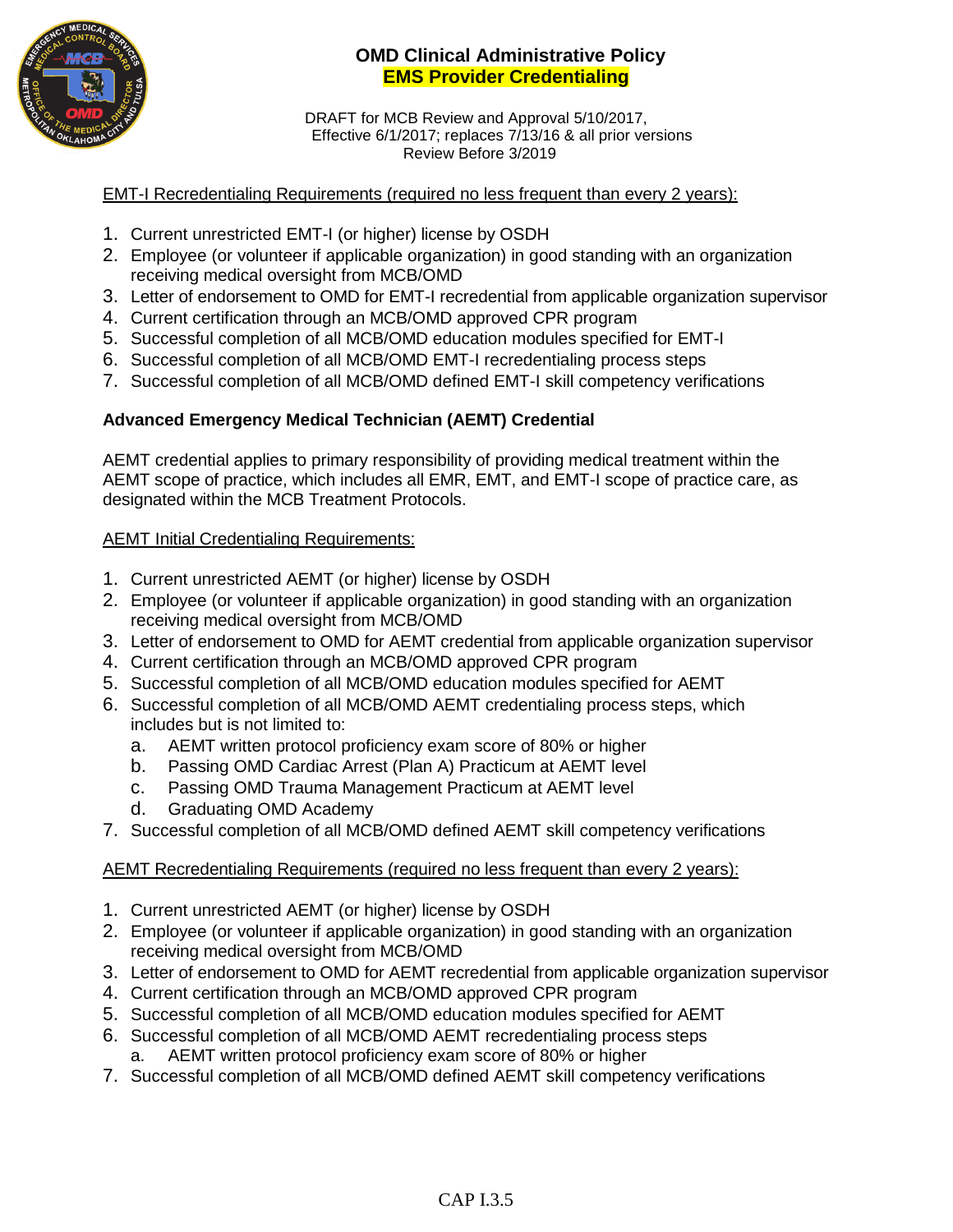

DRAFT for MCB Review and Approval 5/10/2017, Effective 6/1/2017; replaces 7/13/16 & all prior versions Review Before 3/2019

# **Paramedic (PM) Credential**

PM credential applies to primary responsibility of providing medical treatment within the PM scope of practice, which includes all EMR, EMT, EMT-I, and AEMT scope of practice care, as designated within the MCB Treatment Protocols.

## PM Initial Credentialing Requirements:

- 1. Current unrestricted PM license by OSDH
- 2. Employee (or volunteer if applicable organization) in good standing with an organization receiving medical oversight from MCB/OMD
- 3. Letter of endorsement to OMD for PM credential from applicable organization supervisor
- 4. Current certification through an MCB/OMD approved CPR and ACLS (or equivalent) program
- 5. Successful completion of all MCB/OMD education modules specified for PM
- 6. Successful completion of all MCB/OMD PM credentialing process steps, which includes but is not limited to:
	- a. PM written protocol proficiency exam score of 80% or higher
	- b. Passing OMD Cardiac Arrest (Plan A) Practicum at PM level
	- c. Passing OMD Trauma Management Practicum at PM level
	- d. Graduating OMD Academy
- 7. Successful completion of all MCB/OMD defined PM skill competency verifications

PM Initial Credentialing Requirements - Transport/EMR Internal Upgrade to Paramedic:

- 1. Employee (or volunteer if applicable organization) in good standing with an organization receiving medical oversight from MCB/OMD
- 2. Letter of endorsement to OMD for PM credential from applicable organization supervisor
- 3. Current certification through an MCB/OMD approved CPR and ACLS (or equivalent) program
- 4. Clinical Internships MAY qualify as Field Clinical Clearance Shifts/Evaluations if approved by OMD
- 5. Successful completion of all MCB/OMD education modules specified for PM
- 6. Successful completion of all MCB/OMD PM credentialing process steps, which includes but is not limited to:
	- a. PM written protocol proficiency exam score of 80% or higher
	- b. Passing OMD Cardiac Arrest (Plan A) Practicum at PM level
	- c. Passing OMD Trauma Management Practicum at PM level
	- d. Graduating OMD Academy
- 7. Successful completion of all MCB/OMD defined PM skill competency verifications
- 8. Current unrestricted PM license by OSDH

## PM Recredentialing Requirements (required no less frequent than every 2 years)

- 9. Current unrestricted PM (or higher) license by OSDH
- 10.Employee (or volunteer if applicable organization) in good standing with an organization receiving medical oversight from MCB/OMD
- 11.Letter of endorsement to OMD for PM recredential from applicable organization supervisor
- 12.Current certification through an MCB/OMD approved CPR and ACLS (or equivalent) program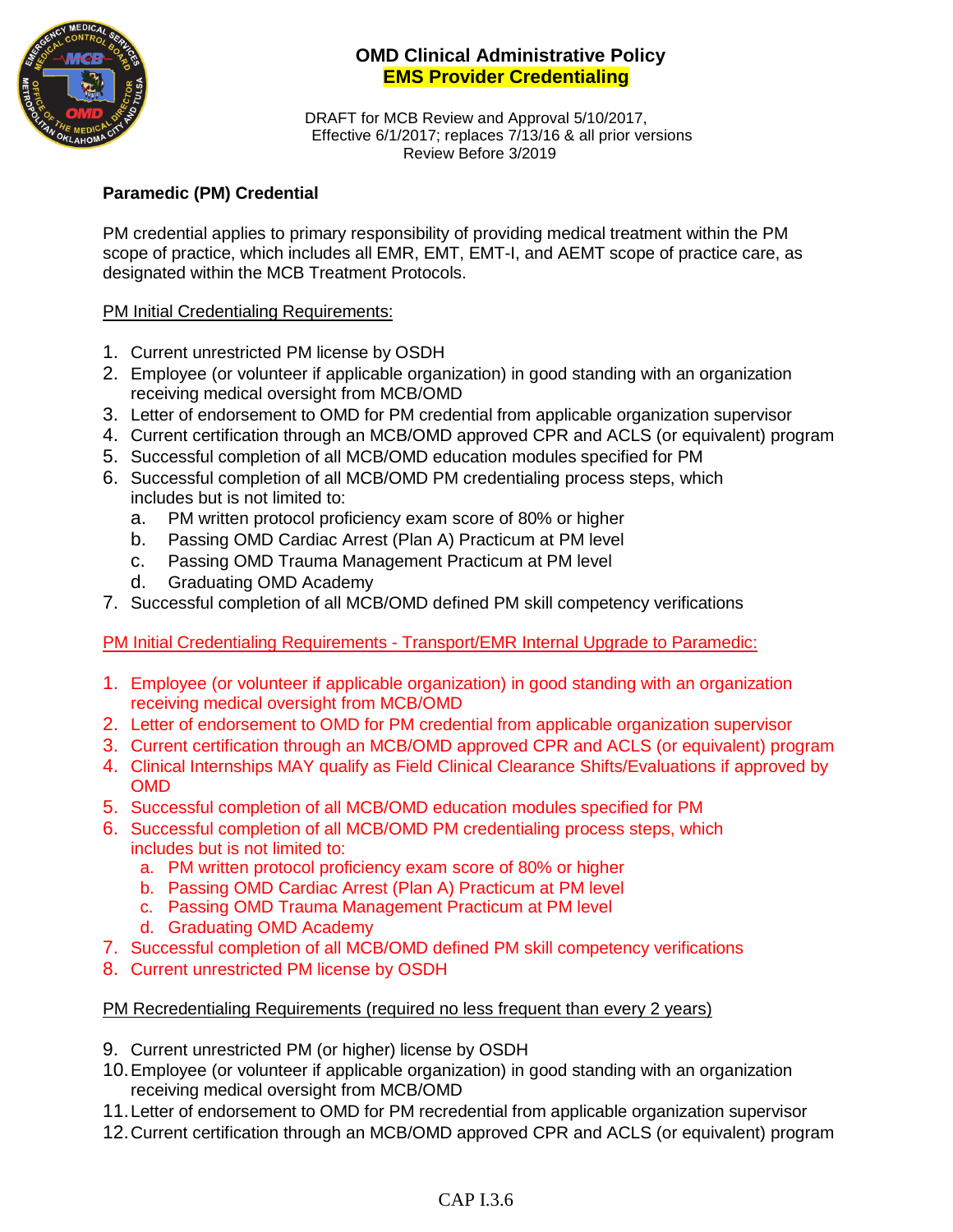

DRAFT for MCB Review and Approval 5/10/2017, Effective 6/1/2017; replaces 7/13/16 & all prior versions Review Before 3/2019

- 13.Successful completion of all MCB/OMD education modules specified for PM
- 14.Successful completion of all MCB/OMD PM recredentialing process steps, which includes but is not limited to:
	- a. PM written protocol proficiency exam score of 80% or higher
- 15.Successful completion of all MCB/OMD defined PM skill competency verifications

## **OMD Paramedic (OMD PM) Credential**

OMD PM credential applies to primary responsibility of providing medical oversight functions at the delegation of the System Medical Director(s) with secondary treatment capabilities within the PM scope of practice, which includes all EMR, EMT, EMT-I, and AEMT scope of practice care, as designated within the MCB Treatment Protocols.

#### OMD PM Initial Credentialing Requirements:

- 1. All PM initial credentialing requirements (exemption from #2, #3, #6d immediately above)
- 2. Employee in good standing within MCB/OMD

#### OMD PM Recredentialing Requirements (required no less frequent than every 2 years)

- 1. Current unrestricted PM (or higher) license by OSDH
- 2. Employee in good standing within MCB/OMD
- 3. Current certification through an MCB/OMD approved CPR and ACLS (or equivalent) program
- 4. Successful completion of all MCB/OMD education modules specified for PM
- 5. Successful completion of all MCB/OMD defined PM skill competency verifications

## **EMD Center Training Officer Credential**

- 1. All EMD credentialing requirements
- 2. Twelve (12) months continuous communications center experience in this EMS system at EMD credential immediately prior to initial and/or continuing credential as EMD FTO
- 3. Annual EMD written protocol proficiency exam (when available) score of 85% or higher
- 4. No current EMD reviews of errors deemed serious by OMD personnel.
- 5. Current EMD FTOs required to renew FTO status in the first half of 2017 with above criteria

## **EMT Field Training Officer (EMT FTO) Credential**

- 1. All EMT (at minimum) credentialing requirements
- 2. Six (6) months continuous field experience in this EMS system at EMT credential (or higher) immediately prior to initial and/or continuing credential as EMT FTO
- 3. Annual EMT written protocol proficiency exam score of 85% or higher
- 4. No current clinical care reviews of clinical errors deemed serious by OMD personnel.
- 5. Current EMT FTOs required to renew FTO status in the first half of 2017 with above criteria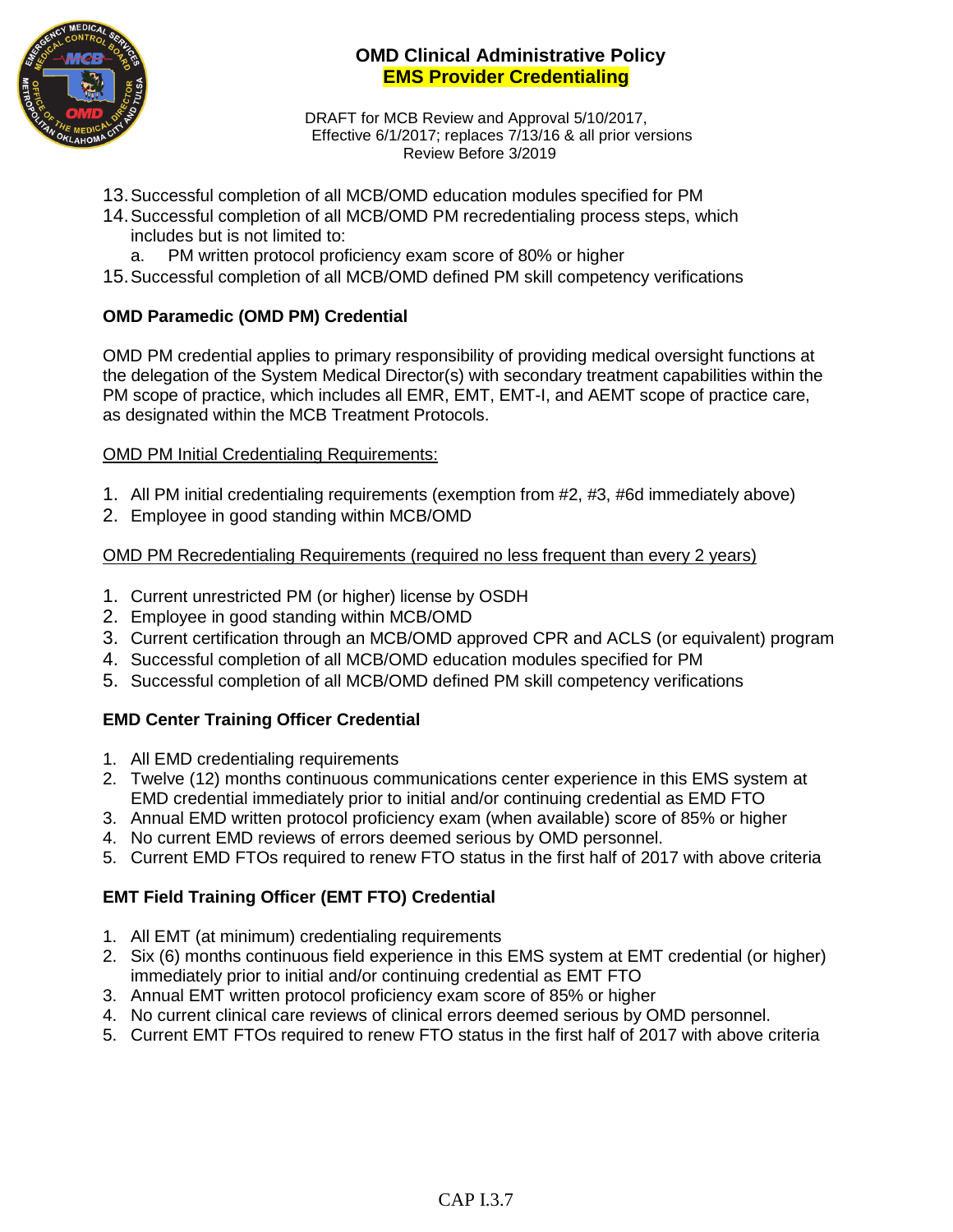

DRAFT for MCB Review and Approval 5/10/2017, Effective 6/1/2017; replaces 7/13/16 & all prior versions Review Before 3/2019

# **Paramedic Field Training Officer (PM FTO) Credential**

- 1. All PM credentialing requirements
- 2. Twelve (12) months continuous field experience in this EMS system at PM credential immediately prior to initial and/or continuing credential as PM FTO
- 3. Annual PM written protocol proficiency exam score of 85% or higher
- 4. No current clinical care reviews of clinical errors deemed serious by OMD personnel.
- 5. Successful completion of 10 hour clinical rotation in Emergency Department or Field with System Medical Director(s) or his/her designee, most typically limited to OMD PM (Appendix C)
- 6. Current PM FTOs required to renew FTO status in the first half of 2017 with above criteria

## **Field Operations Supervisor (FOS), EMR EMS Officer & Assistant FOS Credential**

- 1. All PM credentialing requirements
- 2. Twenty-four (24) months continuous field experience in this EMS system at PM credential immediately prior to initial and/or continuing credential as FOS, EMR EMS Officer, or Asst FOS
- 3. Annual PM written protocol proficiency exam score of 85% or higher
- 4. No current clinical care reviews of clinical errors deemed serious by OMD personnel.
- 5. Successful completion of 10 hour clinical rotation in Emergency Department or Field with System Medical Director(s) or his/her designee, most typically limited to OMD PM (Appendix C)
- 6. Current as of 10/1/16 FOS, EMR EMS Officer, and/or Asst FOS personnel are exempted from #5 immediately above.

## **Paramedic Clinical Educator/Quality Improvement Officer (CE/QI) Credential**

- 1. All PM credentialing requirements
- 2. Twenty-four (24) months continuous field experience in this EMS system at PM credential immediately prior to initial and/or continuing credential as CE/QI
- 3. Annual PM written protocol proficiency exam score of 85% or higher
- 4. No current clinical care reviews of clinical errors deemed serious by OMD personnel.
- 5. Instructor Certifications to include, but not be limited to:
	- a. OSDH EMS Instructor
	- b. OMD EMS Instructor (current as of 9/14/16 CE/QI personnel must obtain initial certification before 12/1/17)
- 6. Successful completion of 10 hour clinical rotation in Emergency Department or Field with System Medical Director(s) or his/her designee, most typically limited to OMD PM
- 7. Current as of 10/1/16 CE/QI personnel are exempted from #6 immediately above

All clinical care is enabled by a credentialing level. Qualifications are added competencies unique to a specialty focus area/type of operation. The following additional qualification authorizations exist: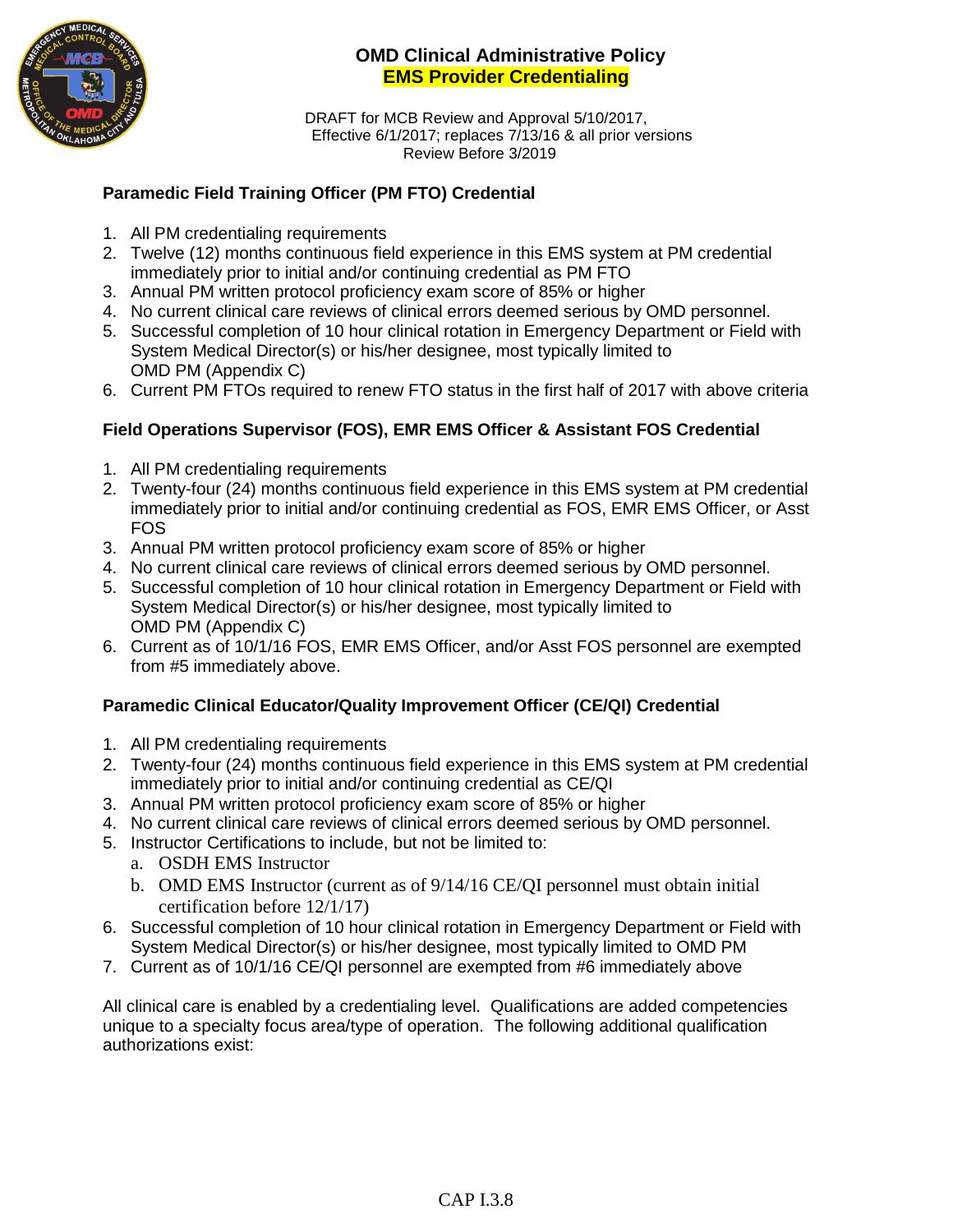

DRAFT for MCB Review and Approval 5/10/2017, Effective 6/1/2017; replaces 7/13/16 & all prior versions Review Before 3/2019

## **2. Qualifications**

The requirements for any or all qualification(s) are in addition to applicable credentialing requirements.

# **Special Operations – Tactical Medical Support (SO-TAC)**

- 1. All EMT (at minimum, higher credential strongly desired) credentialing requirements.
- 2. Current EMT-Tactical and/or Tactical Combat Causality Care Course certification (equivalency courses at sole discretion of System Medical Director).
- 3. Fulfilling all requirements of affiliated law enforcement organization for SO-TAC
- 4. Provide documentation to OMD of City and/or County law enforcement organization support for provider participation. The Law Enforcement Sponsoring Agency must be within the geographical boundaries of the EMSA Regulated Service Area.
- 5. Withdrawal of support from OMD, SO-TAC sponsoring organization or law enforcement organization will result in loss of SO-TAC qualification.

## **Special Operations – Medical Specialist (DMS), OKTF-1, USAR**

- 1. All PM credentialing requirements.
- 2. Current DMS certification (or FEMA equivalent) and/or USAR certifications
- 3. Fulfilling all requirements of affiliated SO organization
- 4. Provide documentation to OMD of City and/or County fire department support for provider participation.
- 5. Withdrawal of support from OMD, SO sponsoring organization or fire department will result in loss of qualification.

## **Special Operations – HAZMAT (HAZMAT) Medic**

- 1. All PM credentialing requirements.
- 2. Current Advanced Hazmat Life Support (AHLS) certification
- 3. Fulfilling all requirements of affiliated HAZMAT sponsoring organization
- 4. Provide documentation to OMD of City and/or County fire department support for provider participation.
- 5. Withdrawal of support from OMD, HAZMAT sponsoring organization or fire department will result in loss of qualification.

## **Immunization (IMM) Qualification**

- 1. All PM credentialing requirements.
- 2. Fulfilling all requirements of OMD for immunizations being provided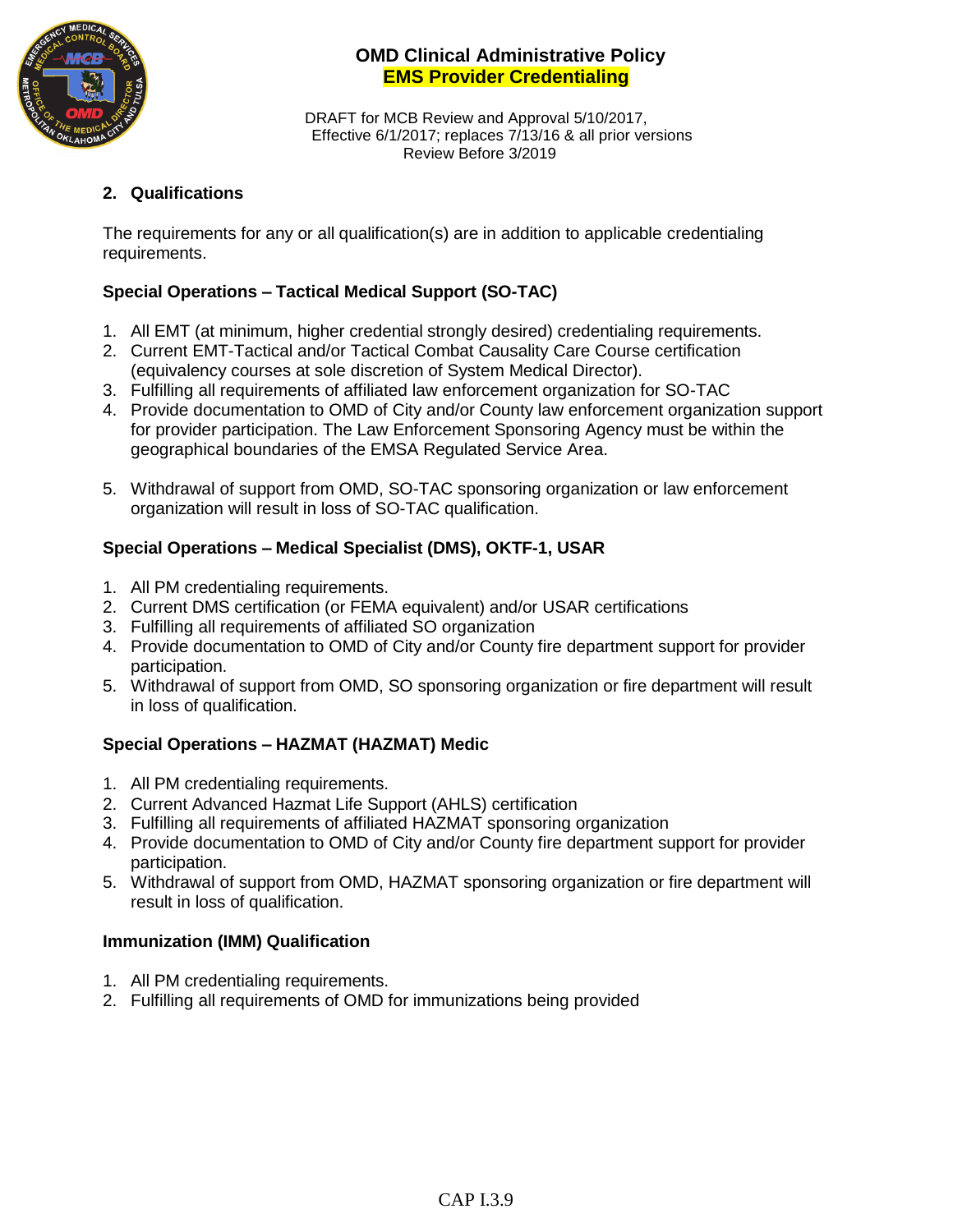

DRAFT for MCB Review and Approval 5/10/2017, Effective 6/1/2017; replaces 7/13/16 & all prior versions Review Before 3/2019

#### **3. Protocol Proficiency Examinations**

Every provider that is credentialed to practice within an organization that receives medical oversight from MCB/OMD must successfully pass a written protocol proficiency examination in order to obtain initial system credentialing. Credentialed providers must maintain their credential in accordance with the maintenance requirements defined by the MCB/OMD. The MCB/OMD written protocol proficiency examination results will be the only protocol exam results considered for credentialing action by the System Medical Director(s).

Following submission of the required documentation to OMD, candidates or their sponsoring organization supervisor(s) will coordinate with OMD to schedule administration of a written protocol proficiency exam at the appropriate clinical credential level, such scheduling being granted after OMD personnel have determined the exam initial credential candidate or recredential candidate is eligible to take the exam being requested. One such eligibility requirement is that the candidate must have a current, unrestricted OSDH EMS license at the level of credential requested BEFORE being allowed to take the written protocol proficiency examination. All examinations are in written format.

Full time employees of an organization receiving medical oversight from MCB/OMD that require clinical credentials will be required to take and successfully pass a written protocol proficiency exam no less frequent than every 24 months.

Part time employees and/or volunteers of an organization receiving medical oversight from MCB/OMD that require clinical credentials will be required to take and successfully pass a written protocol proficiency exam no less frequent than every 12 months.

If the initial written protocol proficiency exam attempt is unsuccessful, specifically scoring is less than 80% for non-FTO and/or non-supervisory/officer/CE/QI personnel, then the following applies:

- a. A candidate will be afforded no more than a total of six (6) attempts to achieve the minimum score. This is inclusive of any attempts on an exam appropriate for a credentialing level lower than the candidate's originally desired level.
- b. Failure to achieve the required minimum score within the first three (3) attempts will result in the candidate being disqualified from all credentialing processes for a minimum of three (3) months from the date of the last exam attempt.
- c. EMT-I, AEMT, or PM candidates that elect to use a third exam attempt to credential at a lower level than initially tested, and are successful at that lower level, must remain out of any higher level credentialing processes for a minimum of three (3) months from the date of the third attempt.
- d. A candidate that is unsuccessful in the initial three (3) attempts shall remain out of the credentialing process for the prescribed three (3) month period, and if the candidate is unsuccessful in the subsequent three (3) attempts, they will be disqualified from all credentialing processes for a minimum of twelve (12) months from the date of the last exam attempt.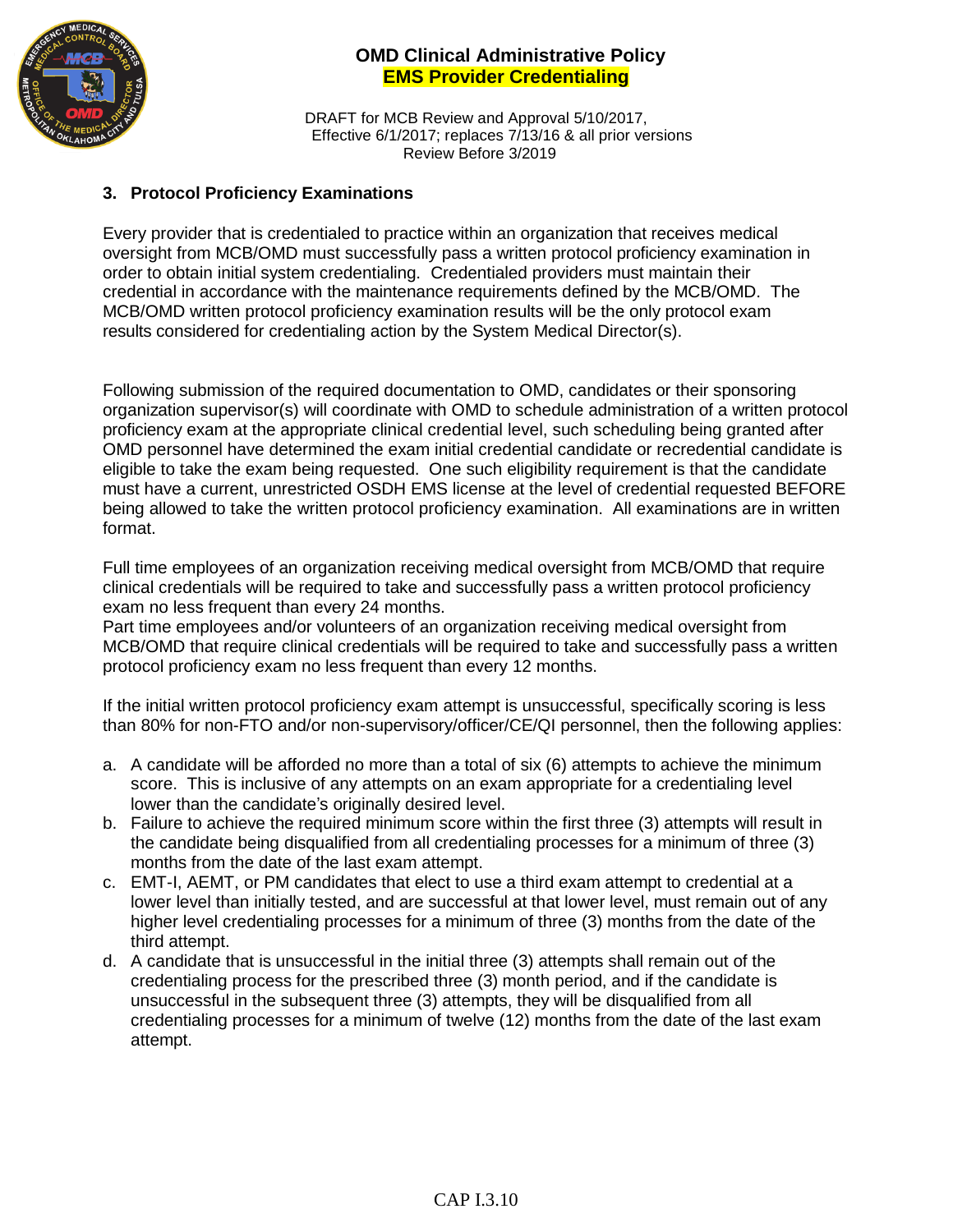

DRAFT for MCB Review and Approval 5/10/2017, Effective 6/1/2017; replaces 7/13/16 & all prior versions Review Before 3/2019

- e. Incumbents who are testing for the FTO, FOS, EMR EMS Officer, Asst FOS and/or CE/QI credential are limited to a total of two (2) attempts within a 30 day period to achieve the minimum qualification score of 85%. If the incumbent fails to achieve the 85% minimum score after the initial two (2) attempts, he or she will be disqualified for retesting for any of the FTO, FOS, EMR EMS Officer, Asst FOS and/or CE/QI credentials for a period of a period of six (6) months from the date of the last exam attempt.
- f. During any process to obtain the FTO, FOS, EMR EMS Officer, Asst FOS and/or CE/QI credential , the incumbent must achieve the 80% minimum score for a field clinical credential to maintain the delegated practice to work unsupervised.
- g. Providers wishing to score a qualifying protocol score for promotion to FTO, Asst. FOS, FOS, EMR EMS Officer, or Education/QI Officer will be allowed 1 attempt to test to gain the 85% or greater score. If the candidate does not pass with an 80% and retests to regain clinical privileges the subsequent score will not qualify the candidate to promote if that score is 85% or greater. The candidate may retake the protocol test 3 months from the date of the first attempt to qualify.
- h. If an incumbent FTO, Asst. FOS, FOS, EMR EMS Officer, or Education/QI Officer fails to pass or score an 85% or greater they will have 2 additional attempts to gain the required 85% to retain their position.
- i. The most recent written protocol proficiency exam score will always be used as the FTO, FOS, EMR EMS Officer, Asst FOS and/or CE/QI attempt and credential score.
- j. There must be a minimum of 24 hours between any attempts to take a written protocol proficiency exam.
- k. All attempts must be completed within a 30-day period of the initial exam date. During the time between attempts, the incumbent may continue to function, as long as they are being directly supervised by individuals with equivalent or higher levels of system credentials and are not one of the two primary transport or EMR apparatus crew members.
- l. Any extension of the 30-day exam period requires prior approval by the Office of the Medical Director and such extensions are exceedingly rare, typically only considered in situations of extended serious illness or active duty military deployments. Request for extension must be in writing and with sufficient detail as to the reason(s) the extension is being requested with a specific date for retesting being included. The request must be received on or before the end of the 30-day exam period and include signatures from the candidate and the organization's Training Coordinator, Chief Officer or EMR Administrator and an OMD Division Director. Failure to submit the request for extension as described, or to abide by the terms of the extension, will result in the candidate being disqualified from that or any related credentialing process for a minimum of three (3) months from the date of the last exam attempt.
- m. A candidate or incumbent that is unsuccessful in the exam process, or is disqualified from the process for failing to abide by the requirements relating to extending the 30-day exam period, but is already credentialed by MCB/OMD, will lose his or her current credential level.
- n. When a protocol revision occurs within a candidate's 30-day exam period, the version of the protocol, in effect at the time of the first exam will be the basis for all exam attempts.
- o. When an approved request for extension of the 30-day exam period is in place; the version of the protocol in effect on the date testing resumes will be the basis for the subsequent exam attempts, regardless of attempt number or level.
- p. If it is determined that a candidate has cheated during a protocol exam, the System Medical Director may suspend or permanently revoke the candidate's current credential and/or bar the candidate from the credentialing process for a minimum of one (1) year, extending to permanently, based upon the degree of dishonesty perceived.

# CAP I.3.11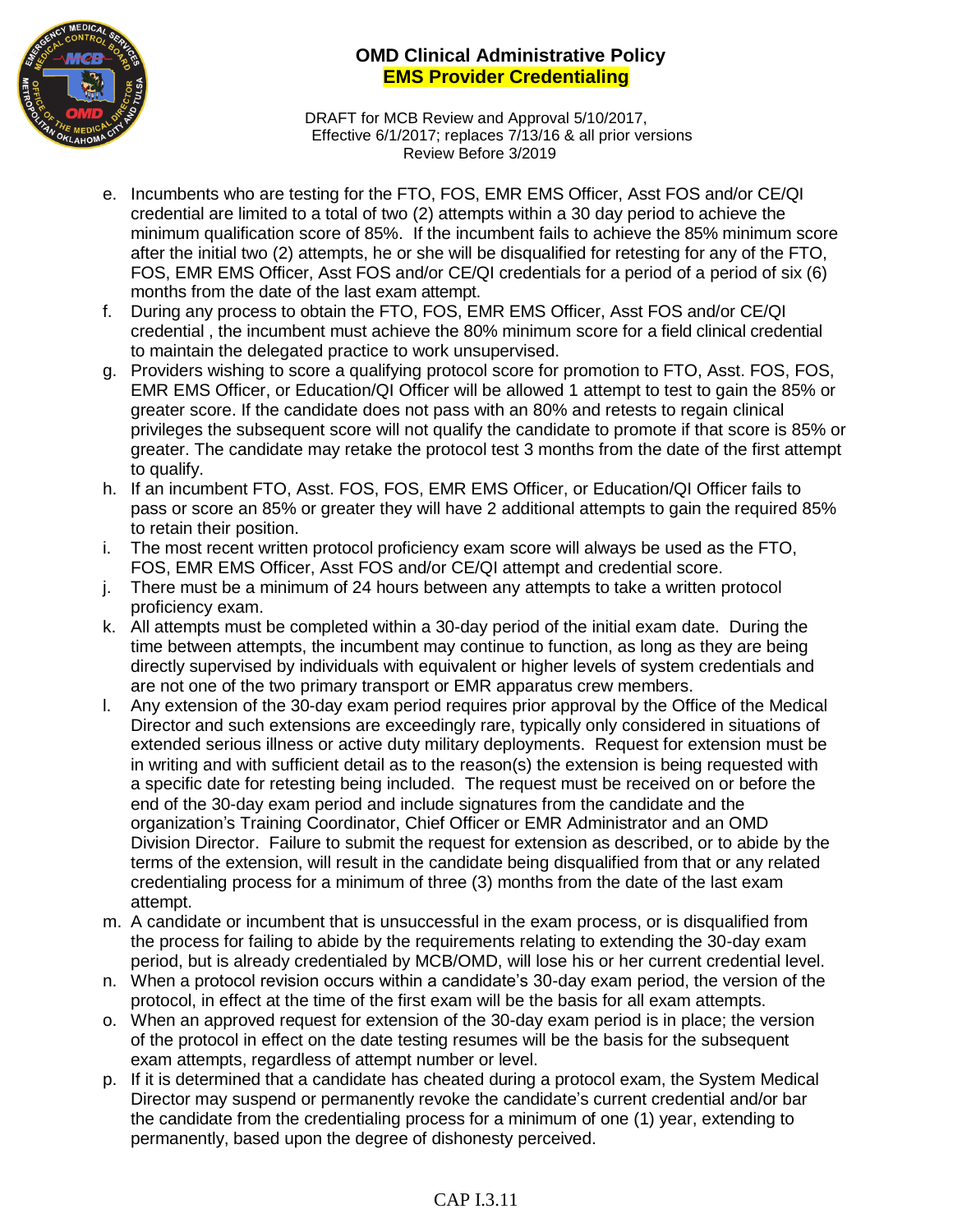

DRAFT for MCB Review and Approval 5/10/2017, Effective 6/1/2017; replaces 7/13/16 & all prior versions Review Before 3/2019

- q. In all events where there is a dispute or discrepancy, MCB/OMD reserves the right of final decision for disposition of the written protocol proficiency testing procedures and processes.
- r. For EMT-I, AEMT, and/or PM candidates, upon successful completion of the written protocol proficiency exam and all required educational session(s), the OMD will issue the appropriate OMD Transitional Credential in accordance with MCB credentialing standards.
- s. An OMD Transitional Credential (OTC) extends the privilege to practice at the desired credential level provided the candidate is in the presence of and supervised by a designated FTO who is credentialed at the candidates desired credentialing level or above.

# **4. Field Clinical Clearance Shifts/Evaluations**

- a. All candidates in clinical clearance shifts will be continuously supervised by the applicable level of FTO.
- b. Minimum clinical goals are required and will be specified at the start of clinical clearance shifts, but will include for PM candidates a minimum of four (4) substantiated by OMD personnel Priority 1 transports in which the on-scene and transport care is performed within the MCB treatment protocol standards. Transport/EMR Internal Upgrades to Paramedic are eligible to use their Clinical Internships of the paramedic program they are enrolled in to qualify as Field Clinical Clearance Shifts/Evaluations. The paramedic program providing the training must be approved in advance and adhere to the documentation and reporting requirements as stated in section 4 (Field Clinical Clearance Shifts/Evaluations.
- c. OMD personnel and the System Medical Director(s) have the discretion to extend the monitored supervised performance phase of the candidate due to identified deficiencies in clinical performance and/or a deficiency in high acuity patient contacts.
- d. No later than the completion of eight (8) supervised shifts, the Clinical Services or EMS Officer of the candidate's organization will submit to the Office of the Medical Director the candidate's current orientation packet, along with detailed FTO r ecommendations.
- e. Unless there are specific and extenuating circumstances, eg. unmet Priority 1 transports, credentials will not be extended to a candidate if he/she is not cleared by **24** shifts. Any time a candidate is scheduled for more than 20 shifts, the Office of the Medical Director is to be notified prior to the  $21<sup>st</sup>$  shift with a written explanation of the reason(s).
- f. Once field clinical clearance shifts begin, there shall not be an interruption in the process except for extenuating circumstances, which must be approved by the Office of the Medical Director. The candidate must submit written documentation to OMD outlining the request and reasoning. The document must include signatures from the candidate and the organization's Training Coordinator or EMR EMS Officer, and the OMD Division Director.
- g. PM candidate performance evaluation will consist of case review by the FTO with forms completed by the FTO to have meaningful comments included and must be signed by the FTO and the candidate.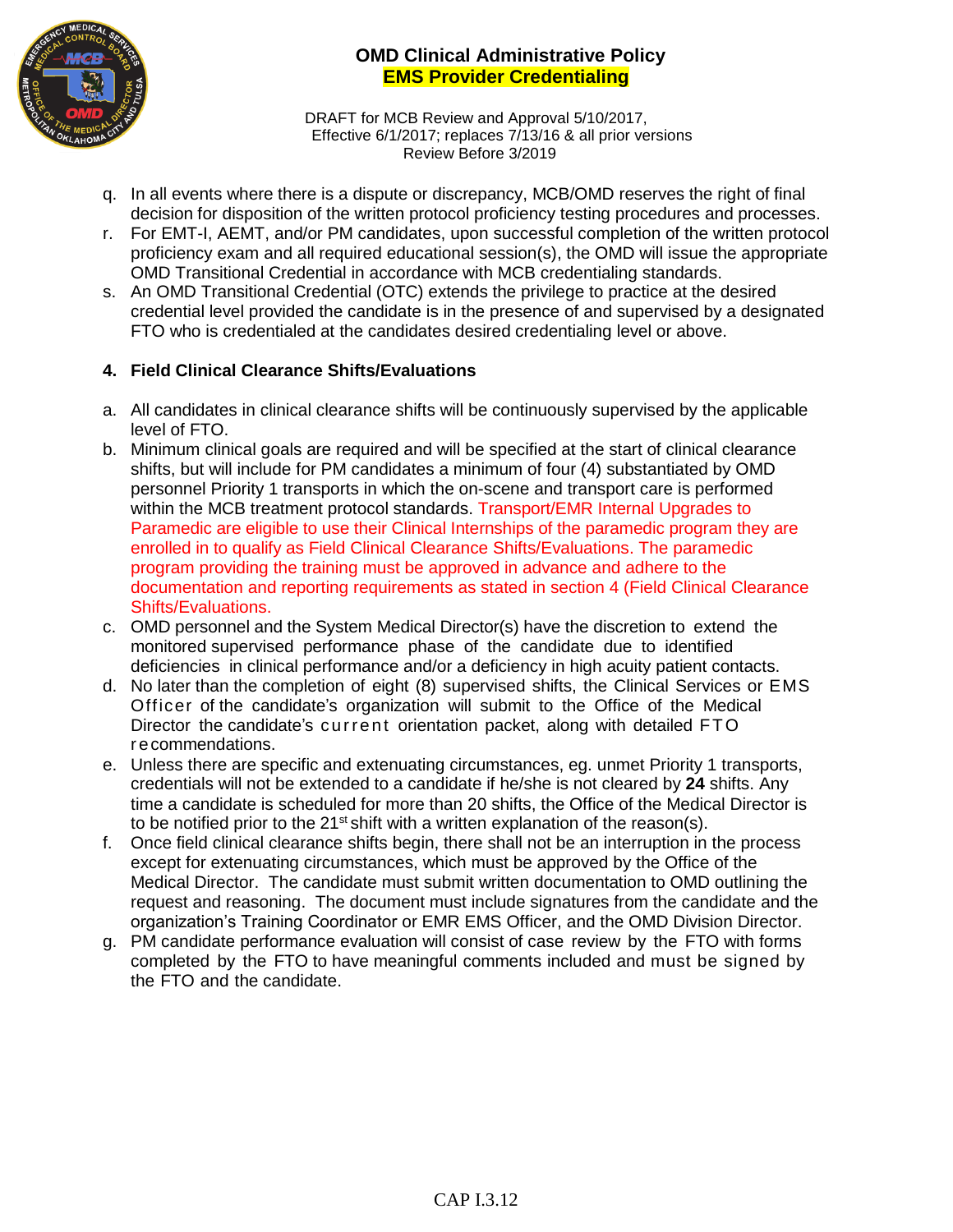

DRAFT for MCB Review and Approval 5/10/2017, Effective 6/1/2017; replaces 7/13/16 & all prior versions Review Before 3/2019

- h. EMSA contractor candidate evaluations will be completed by the Clinical Services Division of EMSA's contractor and submitted to the Office of the Medical Director. All forms will be organized in chronological order and will include the patient care form, monitor strips, (if the OMD has remote access to the organization's ePCR, the submission is not necessary of individual ePCRs) and total number of procedures performed with success rate for ALS procedures calculated. The Clinical Services Division shall complete an assessment on the FTO's findings and submit a recommendation for or against the candidate's release from supervised rides. (The assessment shall clearly indicate the recommendation and must be signed by the individual Clinical Services Officer submitting the release request, clear indication is defined as the candidate is recommended for release or not recommended for release).
- i. EMT-I, AEMT, PM non-EMSA contractor candidate evaluations will be overseen by the EMS Officer(s) of the respective agency and submitted to the Office of the Medical Director. All forms will be organized in chronological order and will include the patient care form, monitor strips, (if the OMD has electronic access to the organization's ePCR, the submission is not necessary of individual PCRs) and total number of procedures performed with success rate for ALS procedures calculated. The candidate will be provided a form of patient care documentation on a platform system for which the candidate will be functioning. The use of non system forms not approved by the OMD will not be accepted under any circumstances. The candidate will submit the packet to the Quality Assurance/Educational Division of the respective System Provider Organization upon completion of the supervised rides. It is the responsibility of the candidate to maintain an organized field packet documenting all shifts. The Quality Assurance Division shall complete an assessment of the preceptor's performance and submit a recommendation for the candidate's release from supervised rides.
- j. Candidate field clinical clearance evaluation packets will consist of, at minimum:
	- 1. Signed letter from Clinical Services/EMR EMS Officer with clear statement of recommendation
	- 2. Total numbers of responses and of patient contacts with dates of such
	- 3. Total number and types of Priority 1 (high acuity) patients with patient care report for each Priority 1 patient included
	- 4. Total procedures performed, to include, but not be limited to:
		- i. IV attempts and success %
		- ii.. Airway management, includes supraglottic airway & intubation attempts & success %
		- iii. Tourniquet use
		- iv. Needle decompression
		- v. TXA administration
		- vi. Electrical therapy, includes defibrillations & synchronized cardioversion
	- 5. FTO evaluations, to include an FTO-signed letter with clear statement of recommendation and all daily evaluations and completed skill competency forms that have been signed by both the candidate and FTO. Any scoring on a 1-5 scale of 1, 2, or 5 must have individually documented explanations for the scoring.
- k. Formal written credentialing for probationary status from the Office of the Medical Director is required prior to any candidate functioning independently at the level of credentialing they are applying to receive. Once the candidate's packet is completed as above and submitted to OMD, OMD Division Director(s) will review the packet and provide a determination, with involvement of the System Medical Director(s), within five (5) full business days from the time the accurately completed packet was submitted. Packets submitted after noon on Fridays will be considered a Monday submission.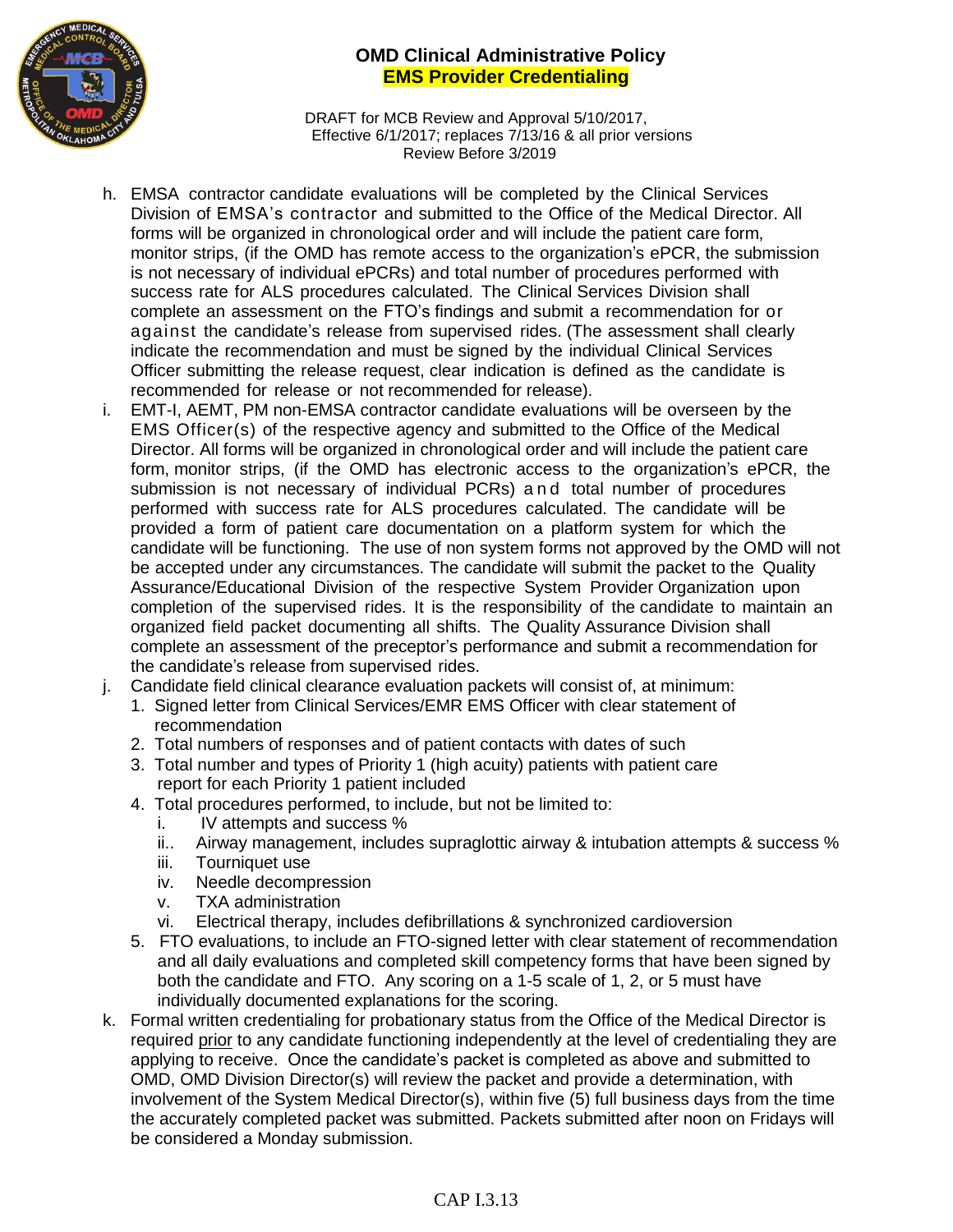

DRAFT for MCB Review and Approval 5/10/2017, Effective 6/1/2017; replaces 7/13/16 & all prior versions Review Before 3/2019

- l. All EMT-I, AEMT, and Paramedic candidates cleared by OMD to probationary status will remain in probationary status while fulfilling additional requirements in the 6-month period following their granting of probationary status by OMD. During this 6-month period, the probationary EMT-I, AEMT, or Paramedic's Clinical Services Officers or EMR EMS Officers shall supply OMD evidence that their organization's probationary candidates are maintaining satisfactory clinical competencies through information to include, though not limited to:
	- 1. 100% review of all Priority 1 transports with ePCRs and ePCR summations.
	- 2. 25% random review of all patient contacts with ePCR summations & OMD access to ePCRs.
	- 3. No transport percentage of patient contacts.
	- 4. Vascular access success/attempts. The expectation of probationary candidates in this period is a minimum of 15 vascular access procedures per month. If such is not obtained in a given month, then the probationary candidate must complete the procedures of IV and IO in a clinical educator or FTO supervised environment demonstrating skill proficiency on a manikin.
	- 5. Intubation success/attempts. The expectation of probationary candidates in this period is a minimum of 1 intubation per month. If such is not obtained in a given month, then the probationary candidate must complete the procedures of oral endotracheal intubation in a clinical educator or FTO supervised environment demonstrating skill proficiency on a manikin.
	- 6. Monthly reports, submitted monthly to OMD, to include all clinical care and professionalrelated conduct/behavior issues.
- m. No probationary candidate will receive full clinical credentials from the System Medical Director(s) and OMD until all requirements as specified above are met.

## *5.* **Suspension or Revocation of Credentials**

It is important for the individuals and agencies that are part of the Regulated Service Area and organizations receiving medical oversight from MCB/OMD to always focus on providing clinical care that is appropriate for the patients we serve. Our EMS System constitutes an important practice of medicine by physician delegation. In this medical practice, we are bestowed incredible trust and responsibility by the citizens and visitors of the cities we serve. We are ethically and morally obligated to keep the patient's safety paramount in the commission of our medical care as specified by the MCB's treatment protocols. On occasion, circumstances arise that may lead to a change in credential status, such as suspension or revocation.

As in any practice of medicine, there are critical actions (or failures to act) that are deemed unacceptable for any provider involved in the medical care of patients. If substantiated through a process of appropriate investigation led by OMD, any credentialed personnel found to be committing or abetting any of these actions, but not limited to these actions, will be permanently decredentialed from patient care in this EMS system

Key actions leading to permanent decredentialing are, but are not limited to:

- 1. Intentionally verbally or physically harming a patient. This specifically excludes harm that could result when acting in self-defense in avoidance of being assaulted by a patient.
- 2. Providing patient care while legally intoxicated with alcohol or under the influence of illicit substances (examples; cocaine, marijuana, heroin, etc.).

## CAP I.3.14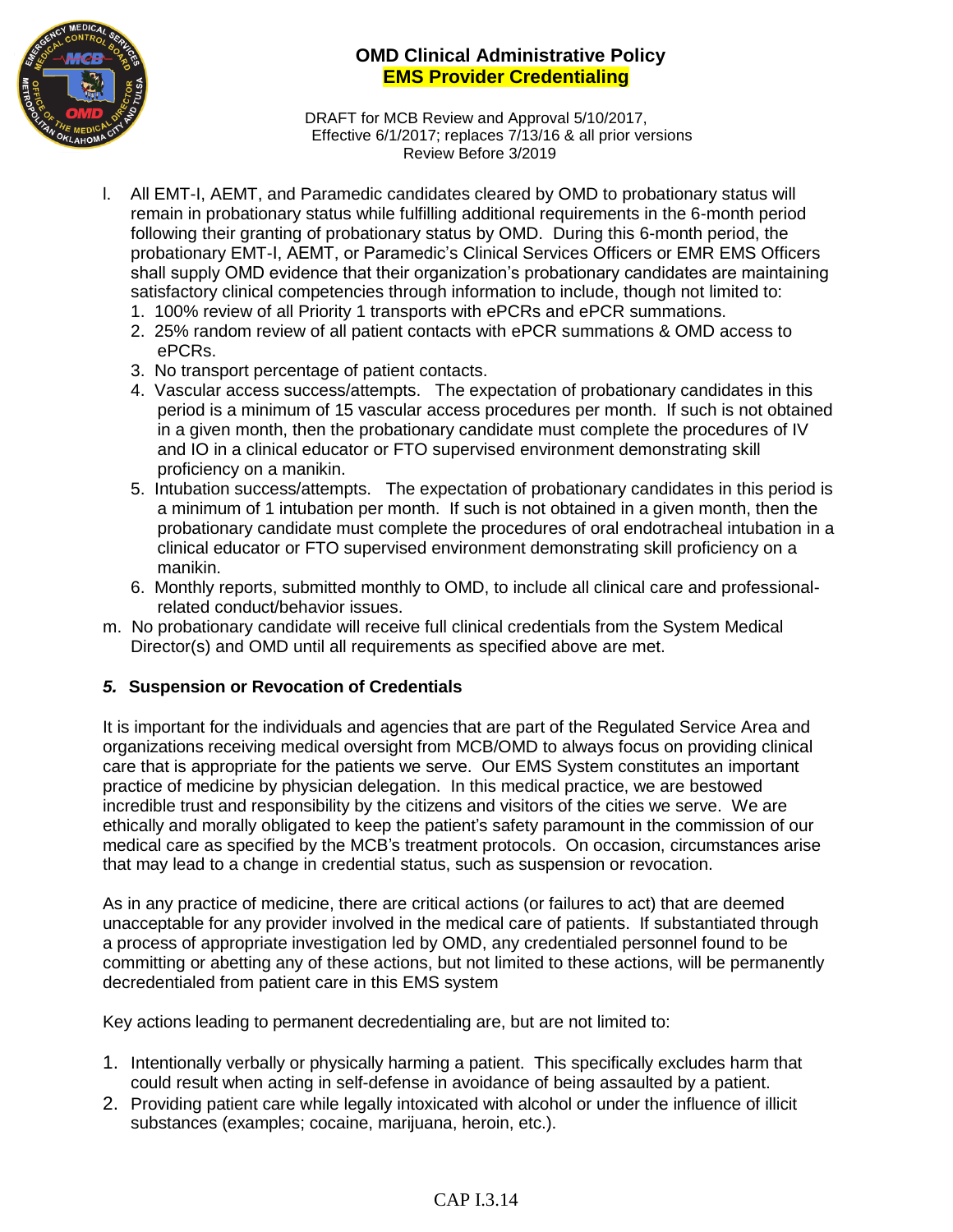

DRAFT for MCB Review and Approval 5/10/2017, Effective 6/1/2017; replaces 7/13/16 & all prior versions Review Before 3/2019

- 3. Intentionally falsifying a patient care record or clinically-related document utilized in our EMS system.
- 4. Intentionally falsifying written or verbal statements made in the course of clinical care reviews conducted by the Office of the Medical Director.
- 5. Intentionally withholding clinically appropriate care from a patient.
- 6. Theft, misappropriation or personal usage of any controlled medication substance.
- 7. Multiple uncorrected failures in duty or failures to remediate during OMD initiated or OMD supported Corrective Action Plans in twelve (12) months from the first such failure.

The following first-occurrence actions, upon substantiation, will result in prescribed remediation and a 30-day temporary suspension of credentials above the EMR/EMT level:

- 1. Defibrillating a conscious, pulsatile patient.
- 2. Failure to adequately troubleshoot/confirm the placement of an airway device designed or capable for endotracheal placement (endotracheal tubes, supraglottic airway, or cricothyrotomy tubes) per MCB treatment protocols.

Second occurrences of any of these two events will result in additional prescribed remediation and a minimum 45-day temporary suspension of credentials above the EMT level.

Third occurrences of any two of these events will result in permanent revocation of credentials above the EMT level.

The actions detailed above will not affect any other substantive rights afforded to providers in regards to further review as established by the EMS Interlocal Agreement as amended and the appropriate ordinances.

## **6. Lapse, Loss, or Suspension of OSDH EMS License**

In the event that a provider's OSDH EMS license is allowed to lapse or is not renewed for whatever reason, the following process will apply:

Unless confirmation of renewal (written documentation from the OSDH), or upgrade can be verified, the provider's credential to practice will be revoked. The provider will not be able to participate in any credentialing processes until the license is renewed or upgraded.

## **7. Separation from System Provider Organizations**

In order for a provider to be credentialed, he/she must be associated with an organization that receives medical oversight from MCB/OMD. The following outlines the process for providers who leave or disassociate from such an organization:

1. The provider's organization is required to immediately notify the OMD when the provider is no longer associated with their organization. When it is determined that the provider is not associated with a System Provider Organization, his/her credentials will be suspended for a period of thirty days. During this period, the provider may affiliate with another System Provider Organization without being required to recredential.

## CAP I.3.15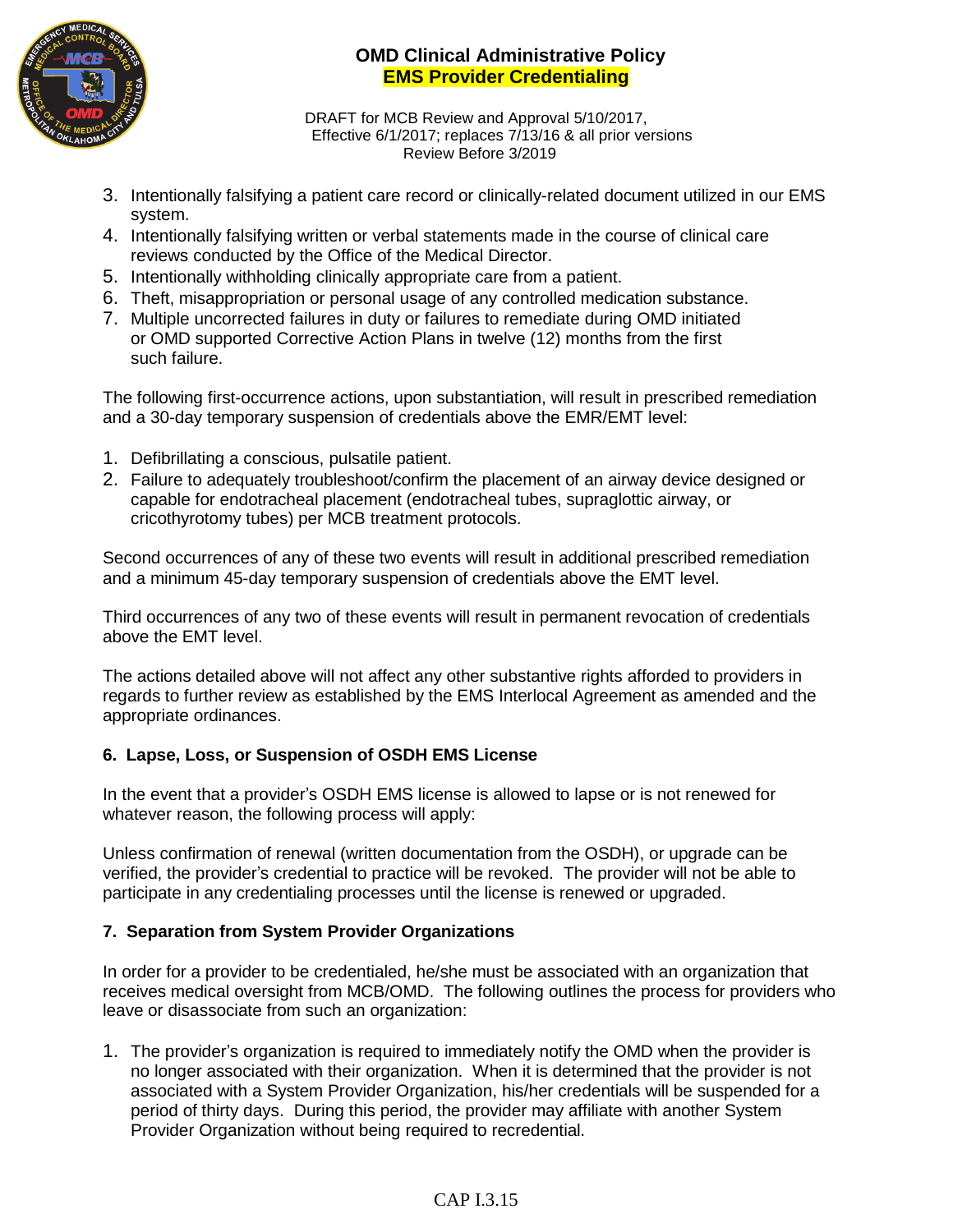

DRAFT for MCB Review and Approval 5/10/2017, Effective 6/1/2017; replaces 7/13/16 & all prior versions Review Before 3/2019

- 2. After 30 days without affiliation with a System Provider Organization, the provider's credentials will be revoked.
- 3. Should a provider affiliate with a System Provider Organization following revocation of credentials, he/she will be required to complete the current initial credentialing requirements for their level of practice. This does not apply in instances where the Medical Director or the MCB has revoked the credentials, whereby recredentialing is not allowable.

## **8. Periods of Absence**

For all credentialed field and communication personnel who have not actively participated in the clinical setting at the credentialed level the following policy will apply for reinstatement of credentialed status. This does not apply to providers who are in non-field level positions, such as EMD, Training, or Administrative positions.

- 1. If the credentialed provider returns to the clinical level in less than 90 days no credentialing testing is required.
- 2. If the credentialed provider returns to the clinical setting after greater than 90 days but less than 180 days the provider is required to pass the applicable written and practical examination requirements for their certification level AND complete a minimum of four (4) supervised shifts with a qualified level FTO.
- 3. If the credentialed provider returns to the clinical setting after 180 days or greater the provider must fulfill the initial credentialing requirements.

## **9. Activity That May Pose a Threat to Public Health**

Criminal or Regulatory activity that may pose a threat to public health, or other circumstances as deemed appropriate, will be reviewed by the Medical Director.

Individual providers and their respective organizations are responsible to report any arrests of the provider involving alcohol, drugs, or a felony directly to the OMD on or before the first business day after the arrest is made. Failure to do so may result in immediate suspension of the personnel involved. Reporting the event to the OSDH EMS Division is the responsibility of the individual provider and must occur in accordance to specified rules within the prescribed timeframe.

#### **10. Action Taken by the OSDH EMS**

Any action taken (administrative review, suspension, revocation, Tax holds, etc.) by the OSDH EMS must be reported and documentation forwarded to the Office of the Medical Director.

Credential status is at the discretion of the Medical Director in such occurrences.

In all events concerning these issues, the Chief Officer, Director, or Program Manager of the Responder's Organization will be advised.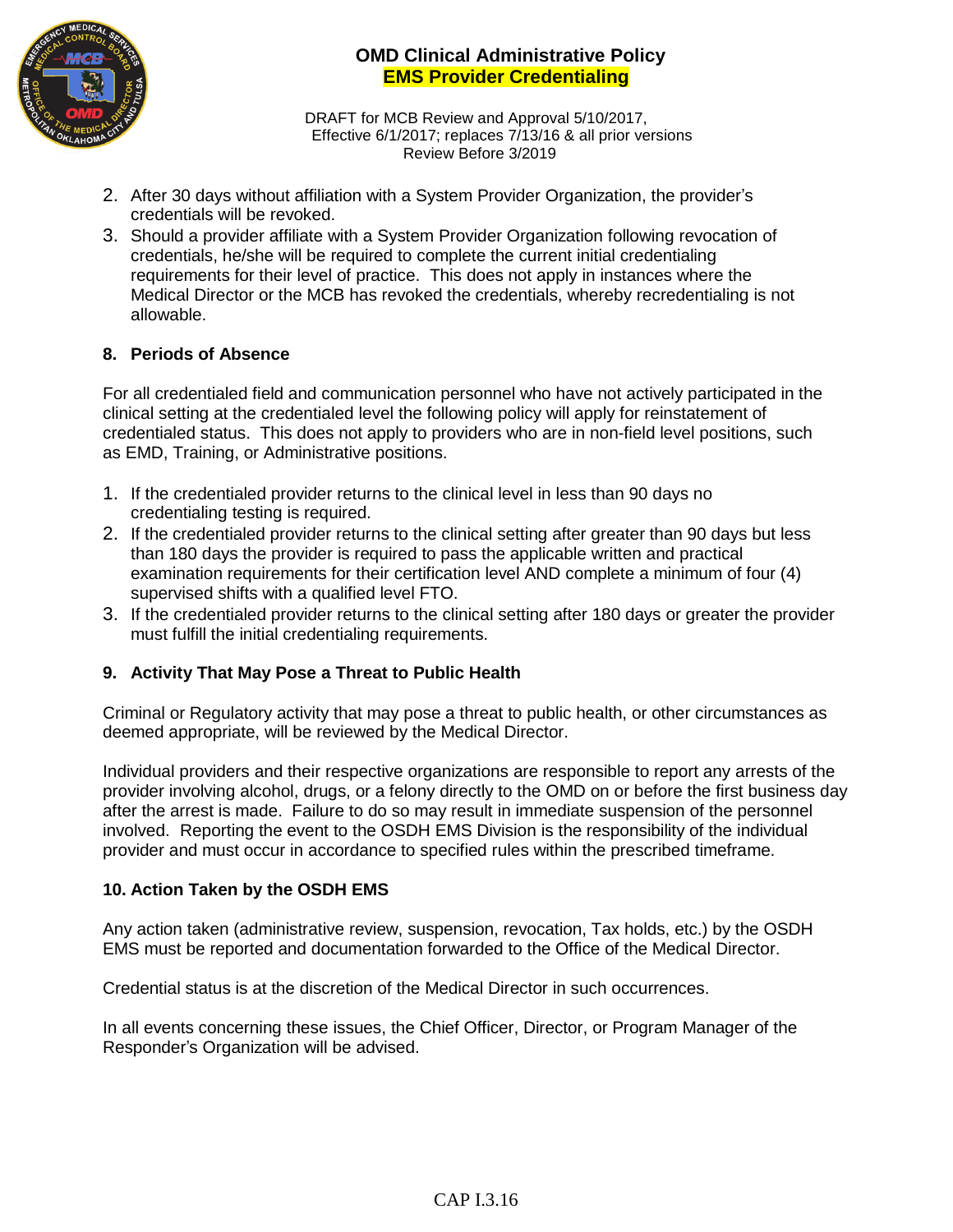

DRAFT for MCB Review and Approval 5/10/2017, Effective 6/1/2017; replaces 7/13/16 & all prior versions Review Before 3/2019

#### **11. Emergency Medical Responder Organizations**

All System Emergency Medical Responder Organizations must be registered with the OMD and licensed with the OSDH at the Basic level at minimum.

A non-ambulance EMR Organization with an authorized uniformed personnel strength of 300 or more must have at least ½ of the total members of any apparatus crew credentialed at all times. Apparatus designated for EMS response, or apparatus that may be required to respond to an EMS incident, that has a minimum manning requirement of two (2), must have both members credentialed.

A non-ambulance EMR Organization with an authorized uniformed personnel strength of 299 or less must have at least one (1) of the crew credentialed at all times for all apparatus. As a point of clarification a frontline system transport ambulance must have at least two (2) credentialed members at all times, with at least one being credentialed at the paramedic level.

#### **Level One EMR Organization – EMT scope of practice limited**

- 1. The organization must have a minimum of ten (10) providers eligible to credential at the EMR and/or EMT level.
- 2. The organization must commit to equipping their BLS providers with the required supplies and equipment necessary to provide patient care at the EMR and/or EMT level as defined by the MCB treatment protocols scope of practice.
- 3. Provide each credentialed provider organizational support as needed for:
	- a. System educational initiatives.
	- b. Initial and ongoing credentialing requirements at this level.
	- c. Ongoing OSDH licensing requirements at this level.
	- d. Credential and skill level appropriate supplies and equipment.
- 4. Attending and providing representation at least 66% of the monthly OMD CQI and educational meetings each quarter. (Defined as attending two (2) of the three (3) scheduled meetings each quarter).

#### **Level Two EMR Organization**

EMT-I, AEMT, and/or PM OSDH registration/license level are optional as long as the OSDH Individual Application for Protocols procedure is followed as specified by OSDH.

- 1. The Agency must have a minimum of ten (10) providers eligible to System credential at the EMR and/or EMT level.
- 2. Any change to the agencies level of care as recognized by MCB/OMD, clinically related staffing level or deployment plan must be pre-approved by the System Medical Director.
- 3. The Agency must commit to equipping all their providers with the required supplies, medications and equipment necessary to provide patient care at the appropriate levels as defined by the MCB treatment protocols scope of practice.